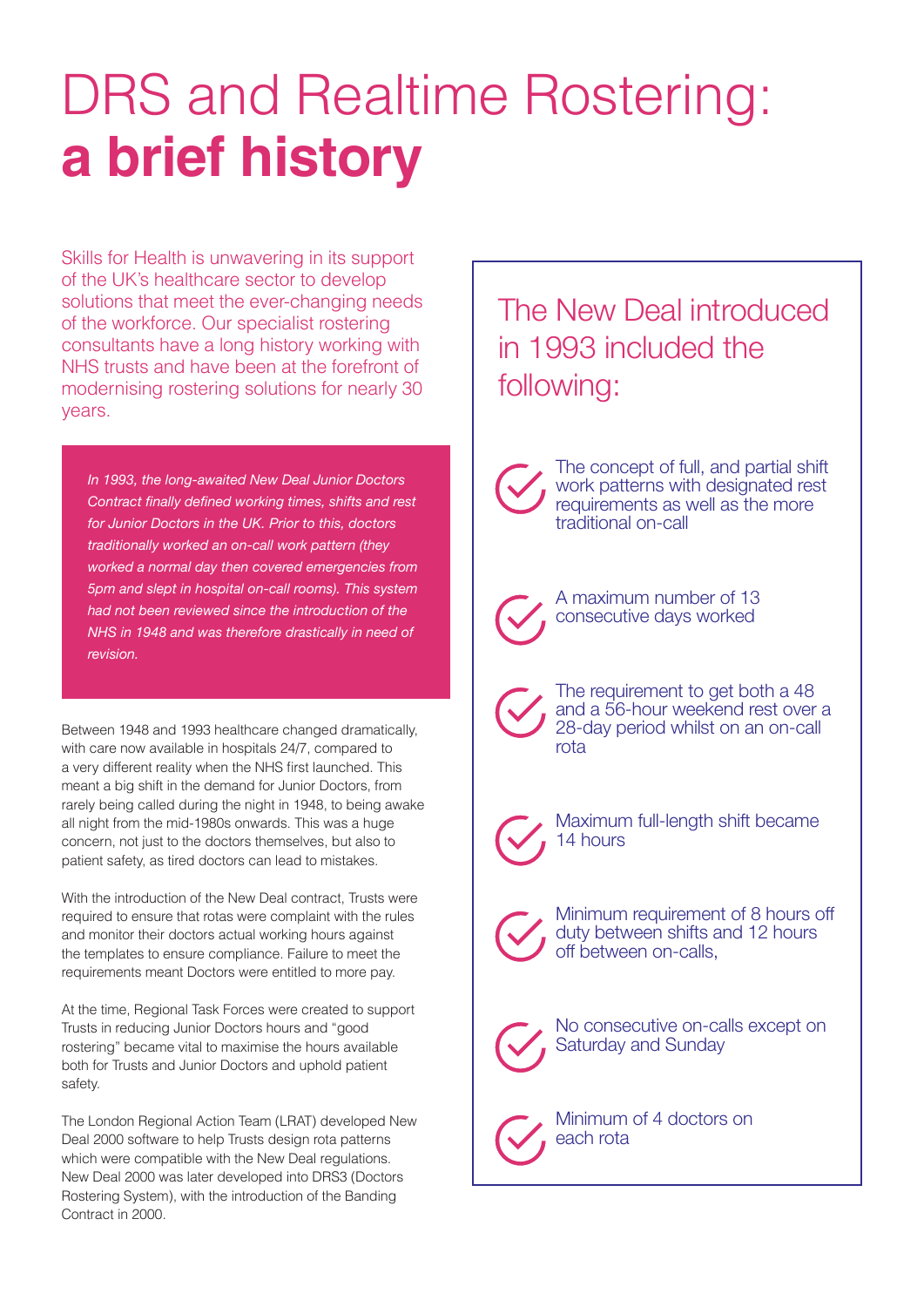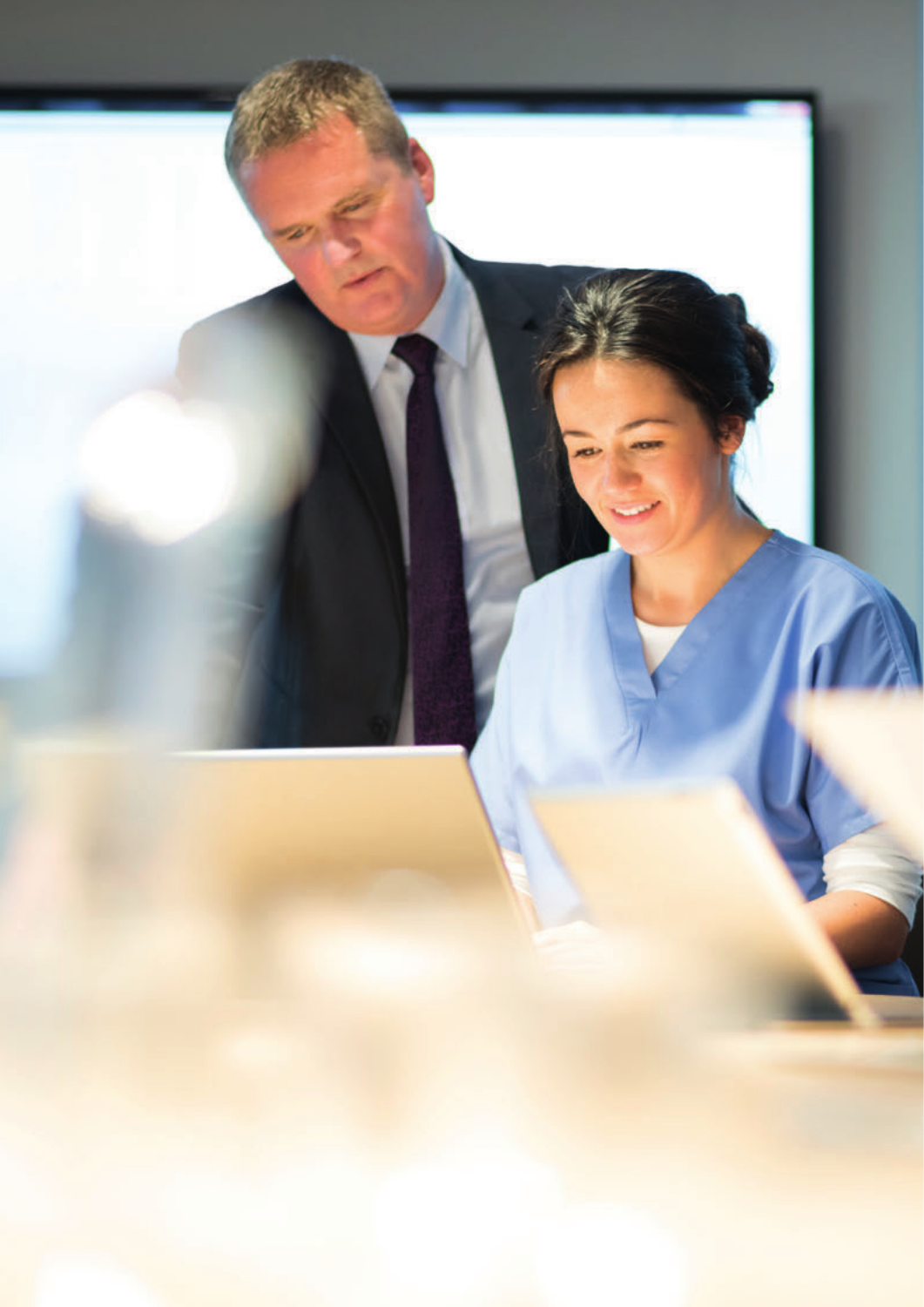## DRS and Realtime Rostering: **where we are today**

DRS3 checks that rotas meet the New Deal rules and assesses pay banding for each rota. This was crucial for Trusts to ensure accuracy with New deal compliance and pay. Failure to get this correct meant potentially huge cost implications for Trusts.

*To add further complication, the European Working time directive became applicable to doctors in 2 stages; a 58-hour week limit in 2003, and a 48-hour limit in 2009. The directive also re-defined work as 'being in your employers place of work', meaning residential on-call work patterns were no longer permitted.*

In 2003 the functions that were once part of the LRAT, were transferred to the Strategic Health Authorities and North Central London Strategic Health Authority, took over management of DRS3. Later, in 2007, DRS3 became part of a collection of total workforce solutions, delivered by sector skills council, Skills for Health.

In 2016 Lord Carter Published the 'Operational Productivity and performance in English Acute NHS Trusts' report, which recommended Trusts use their resources more effectively, particularly their people. In 2016 over £45.3 Billion was spent on NHS staff costs. The report recommended that Trusts use electronic rosters, to better manage their workforce. 2016 was also the introduction of a new Junior Doctor Contract. This was controversial as it was not part of an agreed negotiation with Junior Doctors in England. Scotland, Northern Ireland and Wales chose not to impose this contract and remain on the 1993 New Deal Terms and Conditions.

The new contract introduced further safety regulations to safeguard both patients and Junior Doctors. It restricted the maximum number of consecutive days worked to 8 and introduced a maximum of 72 working hours in 7 days. In 2019 this contract was further ratified and endorsed by the British Medical Association, and more changes were introduced including a maximum of 7 consecutive shifts and 72 hours worked in any 168 hours.

It therefore became crucial that Trusts utilise their rosters for the maximum benefit to both staff and patients. With recent changes to rules and contract updates, it's vital to have access to an adaptable, simple and user-friendly rostering solution, that flexes as quickly as demand.

Realtime Rostering was developed to support Trusts in managing live rosters, ensuring the right people are

in the right place at the right time.

Allows managers to convert rota patterns into operational rosters for any and every staff group

Produce simple and effective staff and ward rosters providing total workforce visibility

Manage swap and leave effectively, including staff requests that work in realtime, without compromising on service levels

Help improve work/life balance for staff with a self-service portal to show availability and allow the selection of shift preferences

Extract a wealth of information for easy analysis and reporting, helping you plan the future and improve effectiveness

Fully auditable against planned roster including when changes are made and by who

Trace working hours, monitor hourley-based staff and ensure they are paid correctly